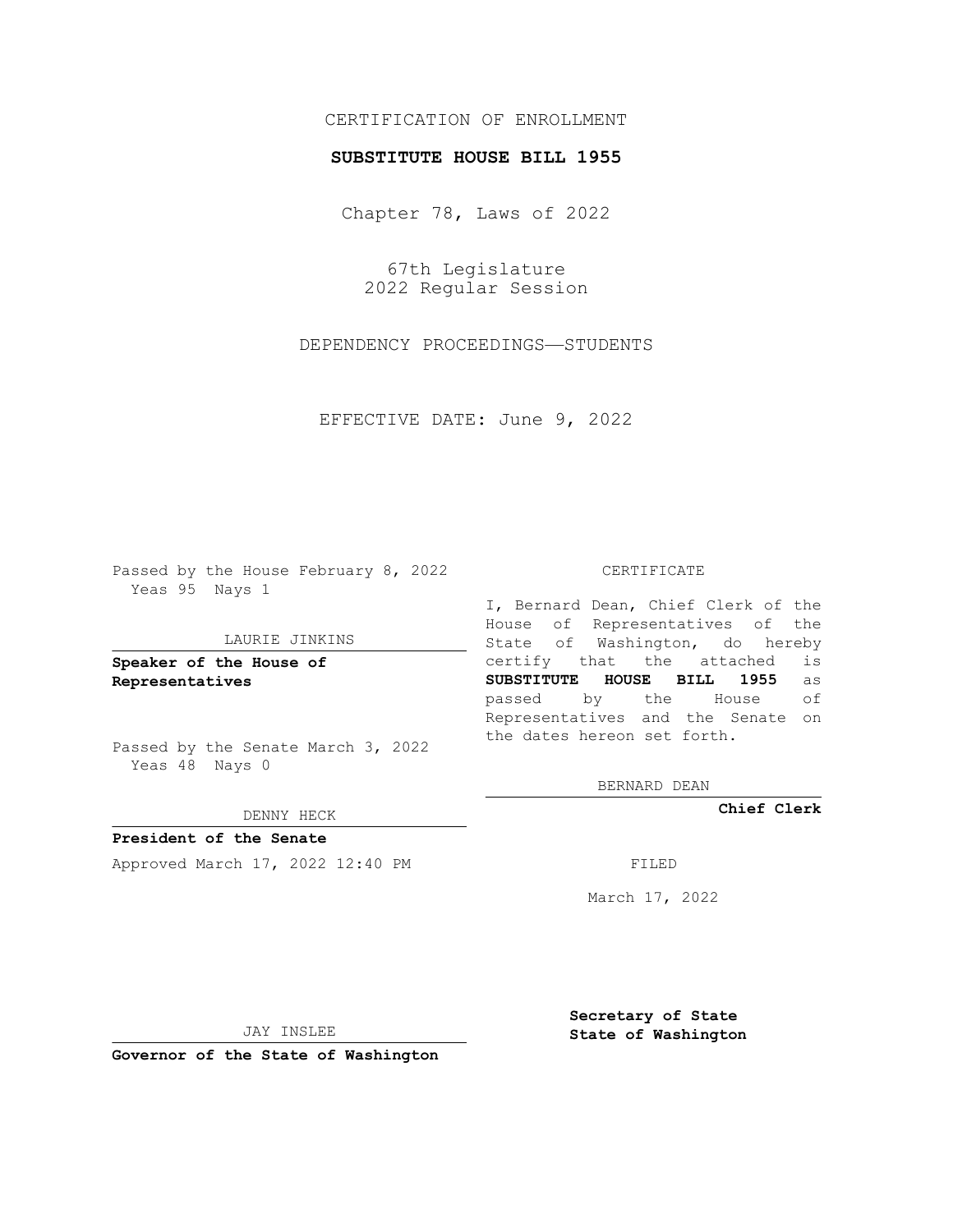## **SUBSTITUTE HOUSE BILL 1955**

Passed Legislature - 2022 Regular Session

**State of Washington 67th Legislature 2022 Regular Session**

By House Education (originally sponsored by Representatives Rule, Ramel, Ormsby, and Taylor)

READ FIRST TIME 02/03/22.

1 AN ACT Relating to creating uniformity in education requirements 2 for students who are the subject of a dependency proceeding; amending 3 RCW 28A.150.510, 28A.225.023, 28A.225.330, 28A.225.350, 28A.320.148, 4 28A.320.192, 28B.117.020, 74.13.550, and 74.13.631; and reenacting 5 and amending RCW 74.13.560.

6 BE IT ENACTED BY THE LEGISLATURE OF THE STATE OF WASHINGTON:

7 **Sec. 1.** RCW 28A.150.510 and 2017 3rd sp.s. c 6 s 336 are each 8 amended to read as follows:

9 (1) In order to effectively serve students who are ((dependent 10 pursuant to chapter 13.34 RCW)) the subject of a dependency 11 proceeding, education records shall be transmitted to the department 12 of children, youth, and families, the appropriate federally 13 recognized Indian tribe, or the state agency responsible for the 14 implementation of the unaccompanied refugee minors program within two 15 school days after receiving the request from the department $<sub>L</sub>$ </sub> 16 federally recognized Indian tribe, or state agency provided that the 17 department, the appropriate federally recognized Indian tribe, or the 18 state agency responsible for the implementation of the unaccompanied 19 refugee minors program certifies that it will not disclose to any 20 other party the education records without prior written consent of 21 the parent or student unless authorized to disclose the records under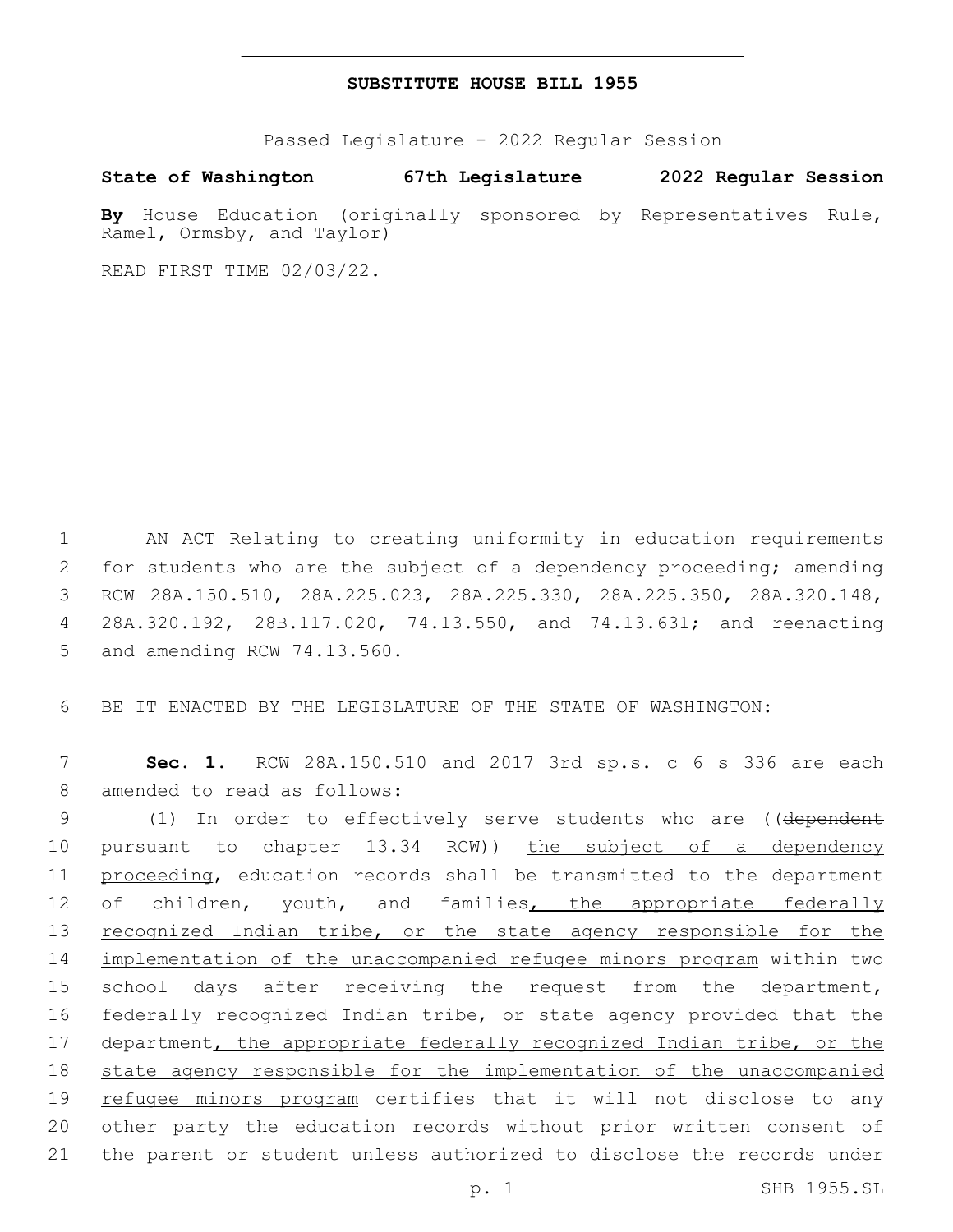state law. The department of children, youth, and families is authorized to disclose education records it obtains pursuant to this section to a foster parent, guardian, or other entity authorized by the department to provide residential care to the student. The department is also authorized to disclose educational records it obtains pursuant to this section to those entities with which it has contracted, or with which it is formally collaborating, having responsibility for educational support services and educational 9 outcomes of students who are ((dependent)) the subject of a 10 dependency proceeding pursuant to chapter 13.34 RCW. The department is encouraged to put in place data-sharing agreements to assure 12 accountability.

13 (2)(((a) The K-12 data governance group established under RCW 14 28A.300.507 shall create a comprehensive needs requirement document 15 detailing the specific information, technical capacity, and any 16 federal and state statutory and regulatory changes needed by school 17 districts, the office of the superintendent of public instruction, 18 the department of children, youth, and families, or the higher 19 education coordinating board or its successor, to enable the 20 provision, on at least a quarterly basis, of:

21 (i) Current education records of students who are dependent 22 pursuant to chapter 13.34 RCW to the department of children, youth, 23 and families and, from the department, to those entities with which 24 the department has contracted, or with which it is formally 25 collaborating, having responsibility for educational support services 26 and educational outcomes; and

27 (ii) The names and contact information of students who are dependent pursuant to chapter 13.34 RCW and are thirteen years or 29 older to the higher education coordinating board or its successor and the private agency with which it has contracted to perform outreach for the passport to college promise program under chapter 28B.117 RCW or the college bound scholarship program under chapter 28B.118 RCW.

 (b) In complying with (a) of this subsection, the K-12 data governance group shall consult with: Educational support service 35 organizations, with which the department of children, youth, and families contracts or collaborates, having responsibility for educational support services and educational outcomes of dependent 38 students; the passport to college advisory committee; the education support service organizations under contract to perform outreach for 40 the passport to college promise program under chapter 28B.117 RCW;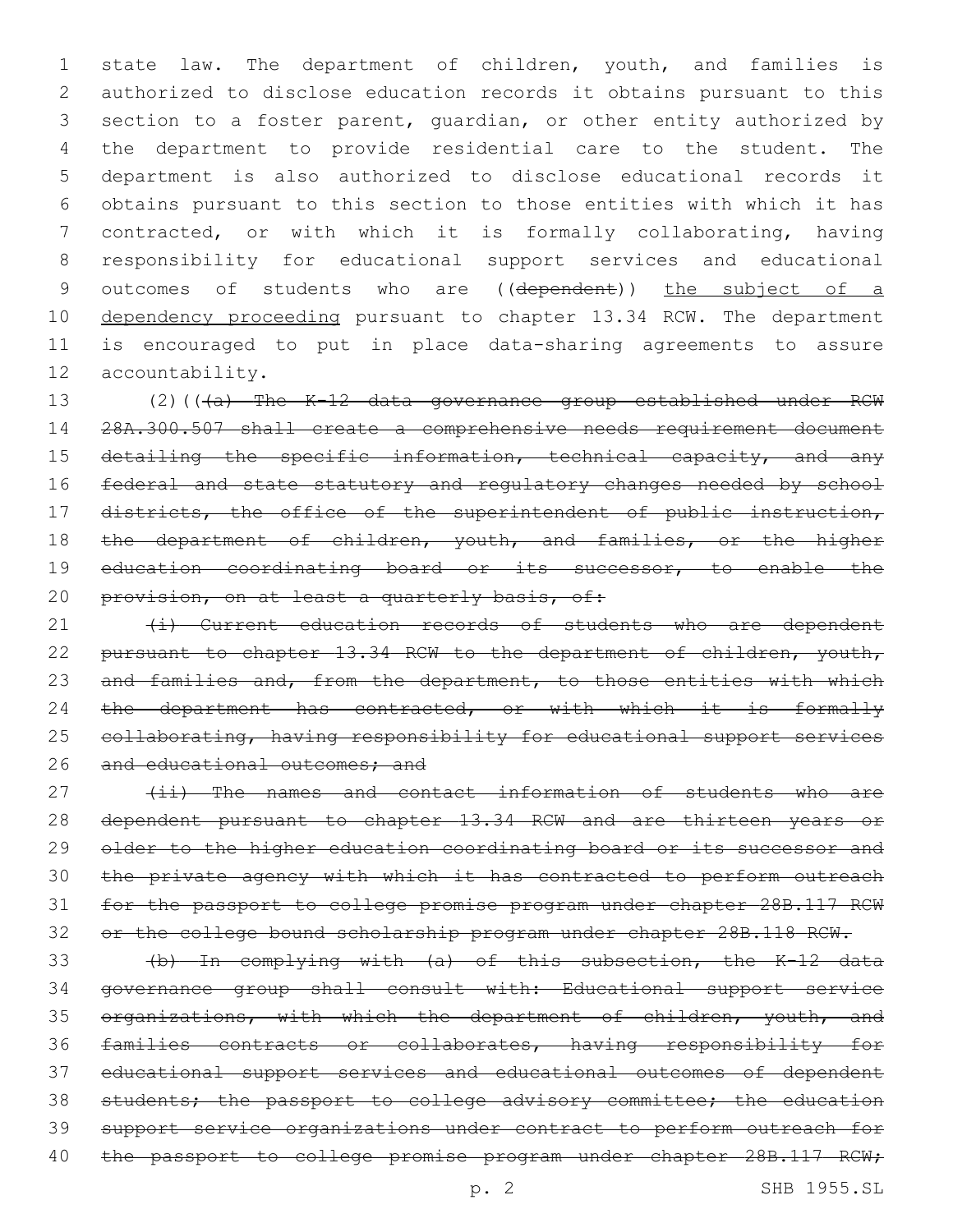1 the department of children, youth, and families; the office of the 2 attorney general; the higher education coordinating board or its 3 successor; and the office of the administrator for the courts)) For 4 the purposes of this section, "students who are the subject of a 5 dependency proceeding" means a child or youth who is located in 6 Washington state, and who is: 7 (a) The subject of a shelter care or dependency order issued

8 pursuant to chapter 13.34 RCW or an equivalent order of a tribal 9 court of a federally recognized Indian tribe; or

10 (b) Eligible for benefits under the federal foster care system as 11 defined in RCW 28B.117.020.

12 **Sec. 2.** RCW 28A.225.023 and 2013 c 182 s 9 are each amended to 13 read as follows:

14 (1) A school district representative or school employee shall 15 review unexpected or excessive absences with ((a youth)) students who 16 ((is dependent pursuant to chapter 13.34 RCW)) are the subject of a 17 dependency proceeding and adults involved with ((that youth)) the 18 students, to include the ((youth's caseworker)) students' 19 caseworkers, educational ((Hiaison, attorney)) liaisons, attorneys if 20 ((one is)) appointed, ((parent)) parents or legal guardians, and 21 foster parents or the ((person)) persons providing placement for the 22 ((youth)) students. The purpose of the review is to determine the 23 cause of the absences, taking into account: Unplanned school 24 transitions, periods of running from care, inpatient treatment, 25 incarceration, school adjustment, educational gaps, psychosocial 26 issues, and unavoidable appointments during the school day. A school 27 district representative or a school employee must proactively support 28 the ((youth's)) students' school work so the student does not fall 29 behind and to avoid suspension or expulsion based on truancy.

30 (2) For the purposes of this section, "students who are the 31 subject of a dependency proceeding" has the same meaning as in RCW 32 28A.150.510.

33 **Sec. 3.** RCW 28A.225.330 and 2021 c 120 s 2 are each amended to 34 read as follows:

 (1) When enrolling a student who has attended school in another school district, the school enrolling the student may request the parent and the student to briefly indicate in writing whether or not 38 the student has: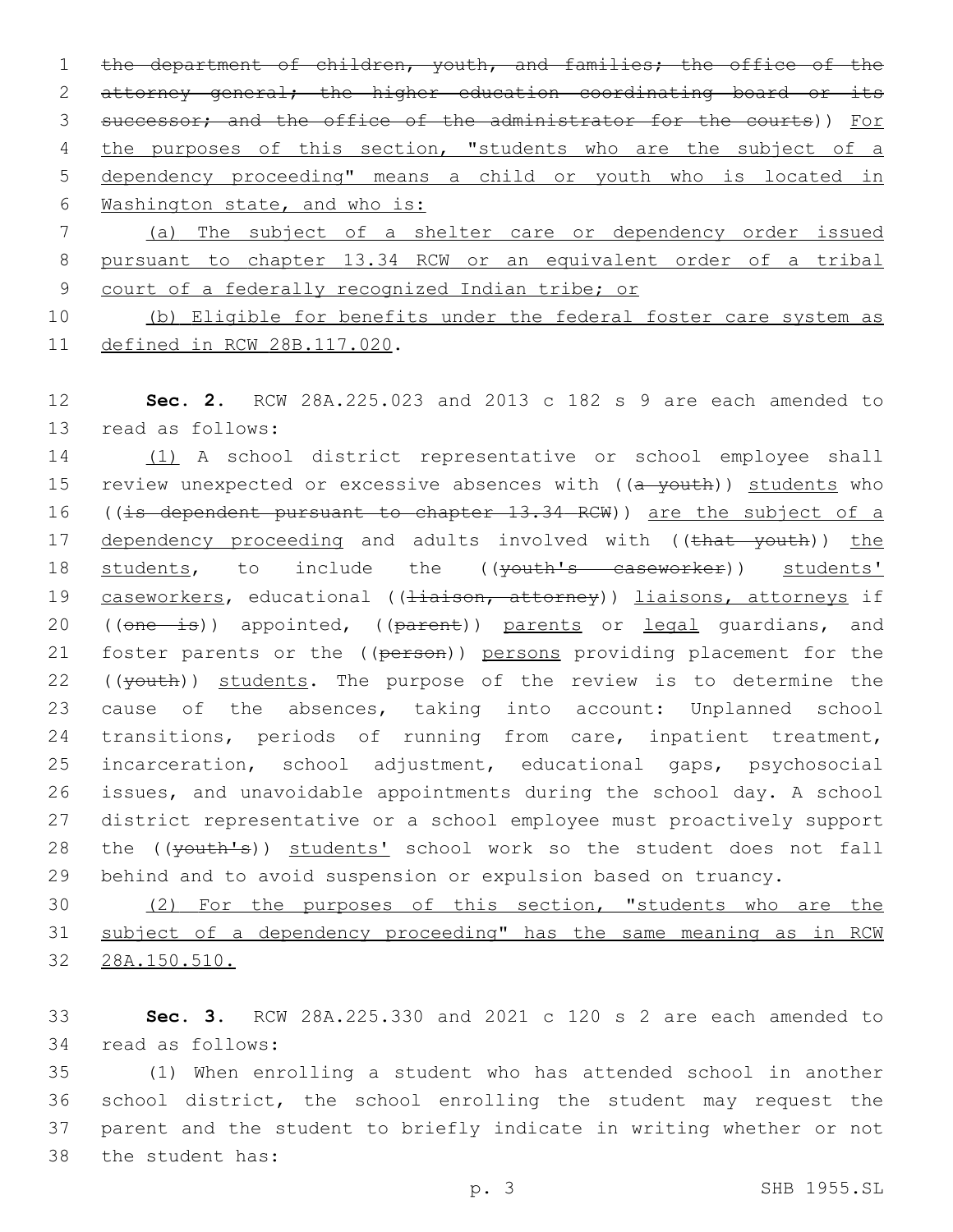- (a) Any history of placement in special educational programs;
- (b) Any past, current, or pending disciplinary action;

 (c) Any history of violent behavior, or behavior listed in RCW 13.04.155;4

(d) Any unpaid fines or fees imposed by other schools; and

 (e) Any health conditions affecting the student's educational 7 needs.

 (2) The school enrolling the student shall request the student's permanent record including records of disciplinary action, history of violent behavior or behavior listed in RCW 13.04.155, attendance, immunization records, and academic performance from the school the 12 student previously attended.

 (3) Upon request, school districts shall furnish a set of unofficial educational records to a parent or guardian of a student who is transferring out of state and who meets the definition of a child of a military family in transition under Article II of RCW 28A.705.010. School districts may charge the parent or guardian the actual cost of providing the copies of the records.

 (4) If information is requested under subsection (2) of this section, the information shall be transmitted within two school days after receiving the request and the records shall be sent as soon as possible. The records of a student who meets the definition of a child of a military family in transition under Article II of RCW 24 28A.705.010 shall be sent within ((ten)) 10 days after receiving the request. Any school district or district employee who releases the information in compliance with this section is immune from civil liability for damages unless it is shown that the school district employee acted with gross negligence or in bad faith. The professional educator standards board shall provide by rule for the discipline under chapter 28A.410 RCW of a school principal or other chief administrator of a public school building who fails to make a good faith effort to assure compliance with this subsection.

 (5) Any school district or district employee who releases the information in compliance with federal and state law is immune from civil liability for damages unless it is shown that the school district or district employee acted with gross negligence or in bad 37 faith.

38 (6)(a) A school may not prevent ( $(a - student)$ ) students who ( $(i\text{-}s$ 39 dependent)) are the subject of a dependency proceeding pursuant to chapter 13.34 RCW from enrolling if there is incomplete information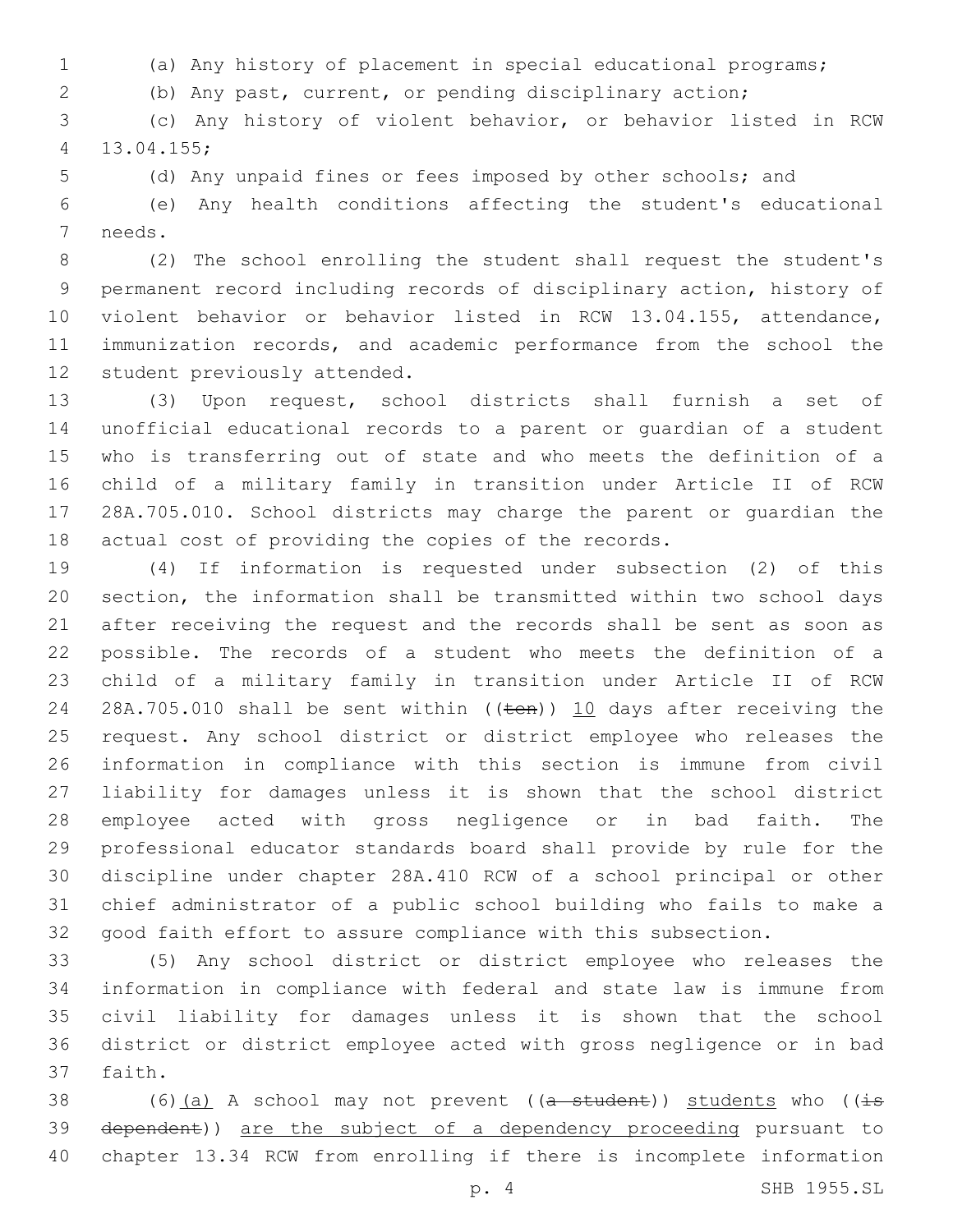1 as enumerated in subsection (1) of this section during the  $((\text{ten}))$  10 2 business days that the department of ((social and health services)) children, youth, and families has to obtain that information under 4 RCW 74.13.631. ((<del>In addition, upon</del>))

 (b) If the student who is the subject of a dependency proceeding is subject to an order in a federally recognized tribal court that is the equivalent of a shelter care or dependency order pursuant to chapter 13.34 RCW, or the student is eligible for benefits under the federal foster care system as defined in RCW 28B.117.020, the school may not prevent the student from enrolling if there is incomplete information as enumerated in subsection (1) of this section during the 10 business days from the date the equivalent order is entered or 13 from a date determined by the state agency responsible for implementing the unaccompanied refugee minors program.

 (c) Upon enrollment of a student who is ((dependent pursuant to chapter 13.34 RCW)) the subject of a dependency proceeding, the school district must make reasonable efforts to obtain and assess that child's educational history in order to meet the child's unique 19 needs within two business days.

20 (7) For the purposes of this section, "students who are the subject of a dependency proceeding" has the same meaning as in RCW 28A.150.510.

 **Sec. 4.** RCW 28A.225.350 and 2018 c 139 s 2 are each amended to read as follows:24

25 (1)(a) The protocols required by RCW 74.13.560 for making best 26 interest determinations for students ((in out-of-home care)) who are 27 the subject of a dependency proceeding pursuant to chapter 13.34 RCW 28 must comply with the provisions of this section.

29 (b) The requirements of this section, and the development protocols described in RCW 74.13.560 for making best interest 31 determinations for students who are the subject of a dependency proceeding pursuant to chapter 13.34 RCW, may also be applied to students who are the subject of a federally recognized tribal court shelter care or dependency order that is the equivalent of a shelter 35 care or dependency order issued pursuant to chapter 13.34 RCW, and students who are eligible for benefits under the federal foster care system as defined in RCW 28B.117.020.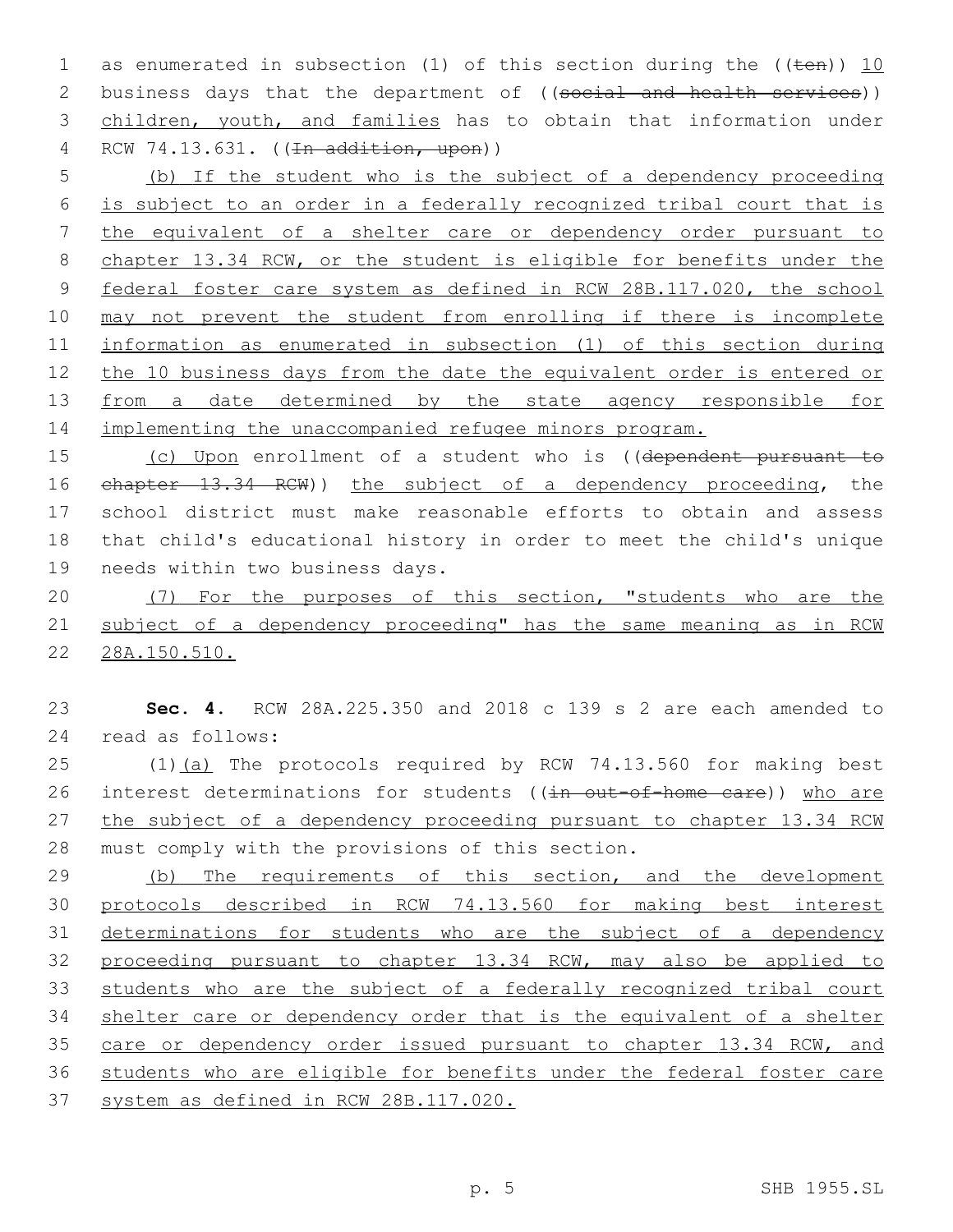1 (2)(a) Best interest determinations should be made as quickly as 2 possible in order to prevent educational discontinuity for the 3 student.

 (b) When making best interest determinations, every effort should be made to gather meaningful input from relevant and appropriate persons on their perspectives regarding which school the student 7 should attend ((during his or her time in out-of-home care)) while 8 the subject of a dependency proceeding, consistent with the student's case plan. Relevant and appropriate persons include:

 (i) Representatives of the department of children, youth, and families for students who are the subject of a dependency proceeding pursuant to chapter 13.34 RCW, or representatives of other applicable 13 child welfare agencies;

14 (ii) Representatives of the school of origin, such as a teacher, 15 counselor, coach, or other meaningful person in the student's life;

16 (iii) Biological parents;

17 (iv) Foster parents;

18 (v) Educational liaisons identified under RCW 13.34.045;

19 (vi) The student's relatives; and

20 (vii) Depending on ((his or her)) the student's age, the student.

21 (3) In accordance with RCW 74.13.550, whenever practical and in 22 their best interest, students ((placed into out-of-home care)) who 23 are the subject of a dependency proceeding must remain enrolled in 24 ((the school that they were attending at the time they entered out-25 of-home care)) their school of origin.

 (4) Student-centered factors must be used to determine what is in a student's best interest. In order to make a well-informed best interest determination, a variety of student-centered factors should 29 be considered, including:

30 (a) How long is the student's current ((out-of-home)) care 31 placement expected to last?

32 (b) What is the student's permanency plan and how does it relate 33 to school stability?

34 (c) How many schools has the student attended in the current 35 year?

36 (d) How many schools has the student attended over the past few 37 years?

38 (e) Considering the impacts of past transfers, how may 39 transferring to a new school impact the student academically, 40 emotionally, physically, and socially?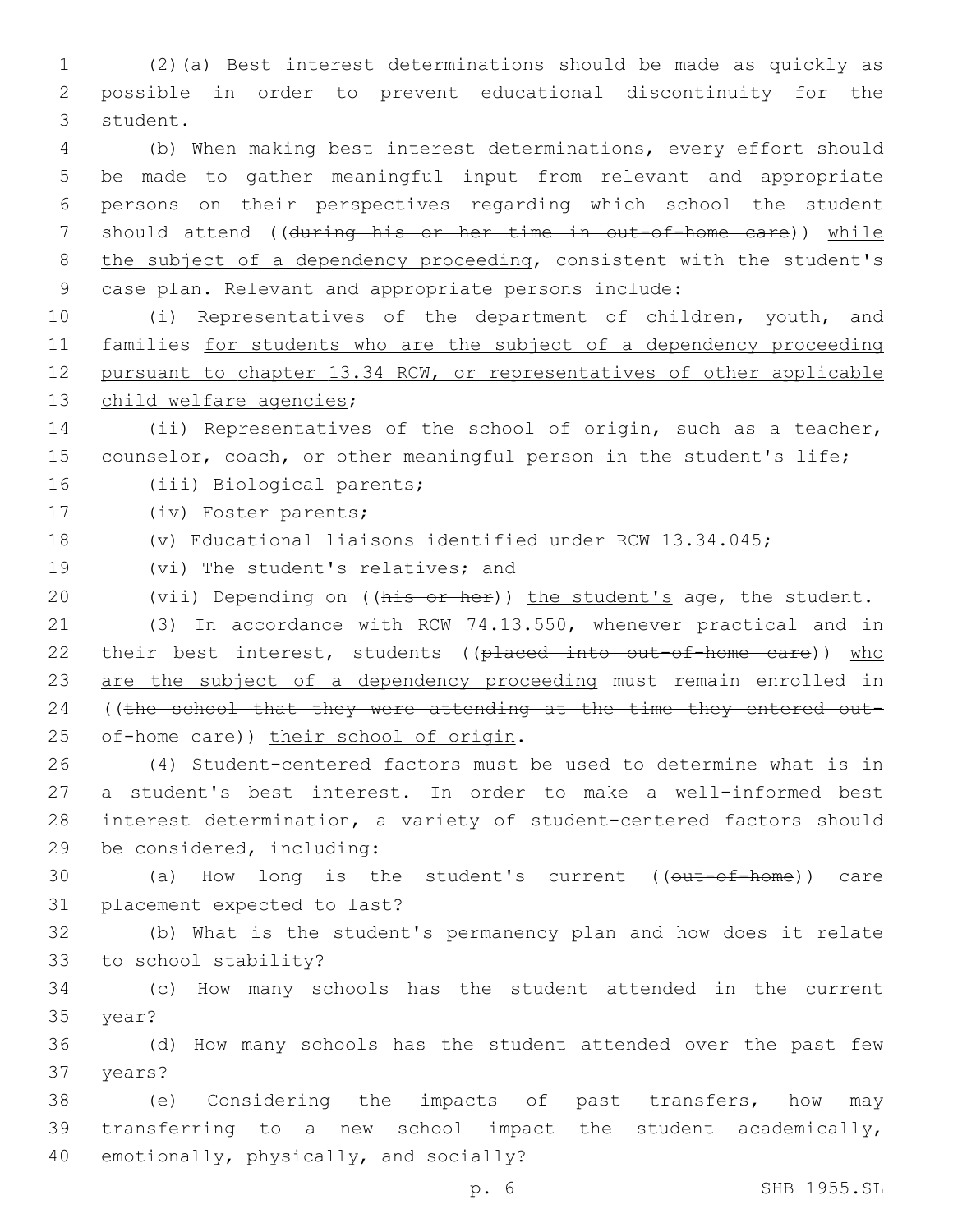1 (f) What are the immediate and long-term educational plans of, 2 and for, the student?

(g) How strong is the student academically?3

4 (h) If the student has special needs, what impact will 5 transferring to a new school have on the student's progress and services?6

7 (i) To what extent are the programs and activities at the 8 potential new school comparable to, or more appropriate than, those 9 at the school of origin?

10 (j) Does one school have programs and activities that address the 11 unique needs or interests of the student that the other school does 12 not have?

13 (k) Which school does the student prefer?

14 (1) How deep are the ((child's)) student's ties to ((his or her)) 15 the student's school of origin?

16 (m) Would the timing of the school transfer coincide with a 17 logical juncture, such as after testing, after an event that is 18 significant to the student, or at the end of the school year?

 (n) How would changing schools affect the student's ability to earn full academic credit, participate in sports or other extracurricular activities, proceed to the next grade, or graduate on 22 time?

23 (o) How would the commute to the school under consideration 24 impact the student, in terms of distance, mode of transportation, and 25 travel time?

26 (p) How anxious is the student about having been removed from the 27 home or about any upcoming moves?

28 (q) What school does the student's sibling attend?

(r) Are there safety issues to consider?29

30 (5) The student must remain in ((his or her)) the student's 31 school of origin while a best interest determination is made and 32 while disputes are resolved in order to minimize disruption and 33 reduce the number of school transfers.

34 (6) School districts are encouraged to use any:

 (a) Best interest determination guide developed by the office of the superintendent of public instruction during the discussion about the advantages and disadvantages of keeping the student in the school 38 of origin or transferring the student to a new school; and

39 (b) Dispute resolution process developed by the office of the 40 superintendent of public instruction when there is a disagreement

p. 7 SHB 1955.SL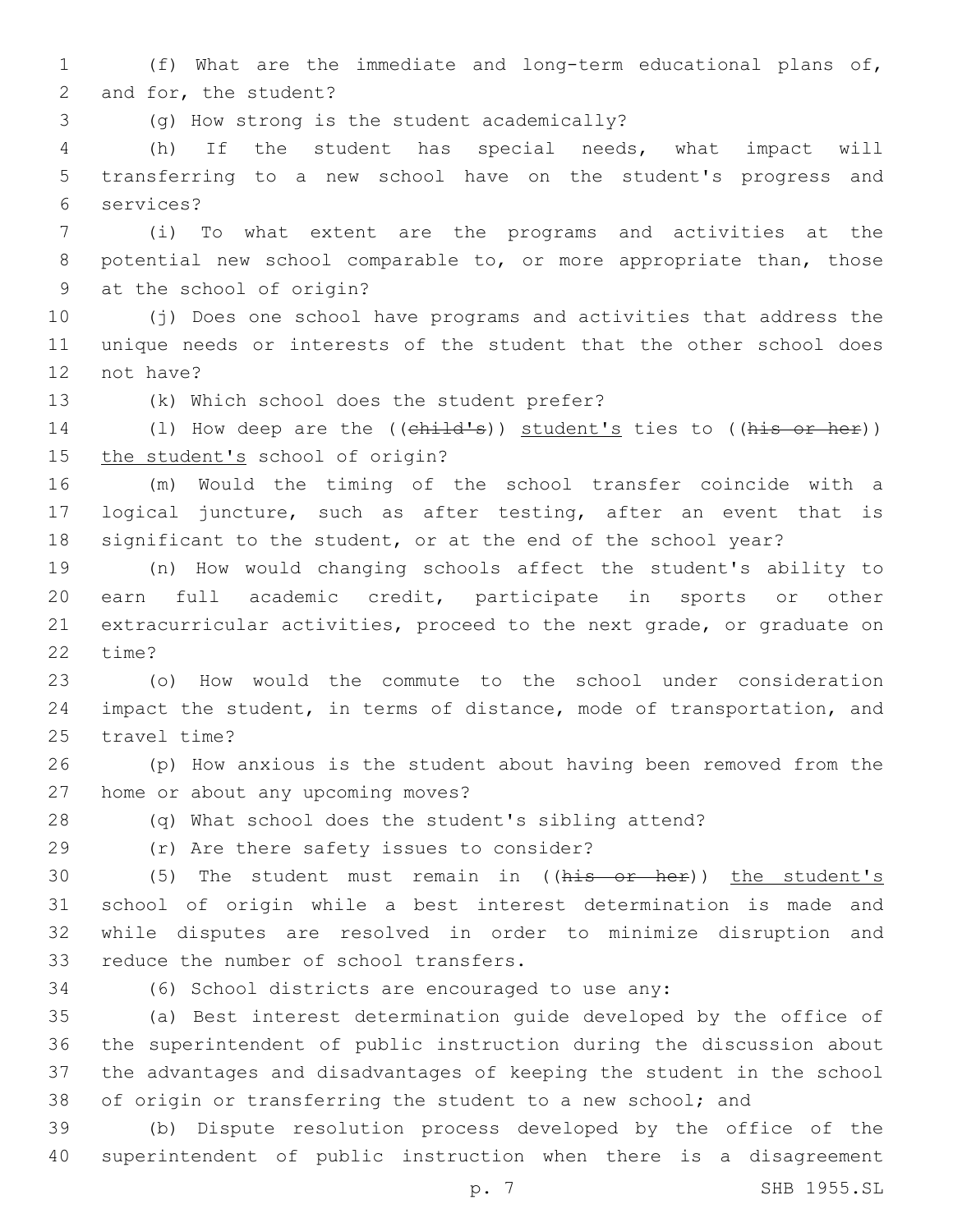1 about school placement, ((the provision of educational services)) a 2 best interest determination, or a dispute between agencies.

3 (7) The special education services of a student must not be 4 interrupted by a transfer to a new school.

 (8)(a) If the student's care placement changes to an area served by another school district, and it is determined to be in the best interest of the student to remain in the school of origin, the school district of origin and the school district in which the student is living shall agree upon a method to apportion the responsibility and costs for providing the student with transportation to and from the school of origin. If the school districts are unable to agree upon an 12 apportionment method, the responsibility and costs for transportation 13 shall be shared equally between the districts.

14 (b) In accordance with this subsection, the department of 15 children, youth, and families will reimburse school districts for 16 half of all excess transportation costs for students under the 17 placement and care authority of the department of children, youth, 18 and families.

19 (9) For the purposes of this section, "((out-of-home care)) 20 students who are the subject of a dependency proceeding" has the same 21 meaning as in RCW ((13.34.030)) 28A.150.510, and "school of origin" 22 means the school in which a child is enrolled at the time of 23 placement in foster care. If a child's foster care placement changes, 24 the school of origin must be considered the school in which the child 25 is enrolled at the time of the placement change.

26 **Sec. 5.** RCW 28A.320.148 and 2021 c 95 s 2 are each amended to 27 read as follows:

28 (1) ((Each)) For the purpose of addressing education barriers for 29 students who are the subject of a dependency proceeding, each school 30 district must ((designate)): (a) Designate a foster care liaison to 31 facilitate district compliance with state and federal laws related to 32 students who are ((dependent pursuant to chapter 13.34 RCW)) the 33 subject of a dependency proceeding; and  $((\pm e))$  (b) collaborate with 34 the department of children, youth, and families ((to address 35 educational barriers for these students)), the appropriate federally 36 recognized Indian tribe, or the state agency responsible for the 37 implementation of the unaccompanied refugee minors program. The role 38 and responsibilities of a foster care liaison may include: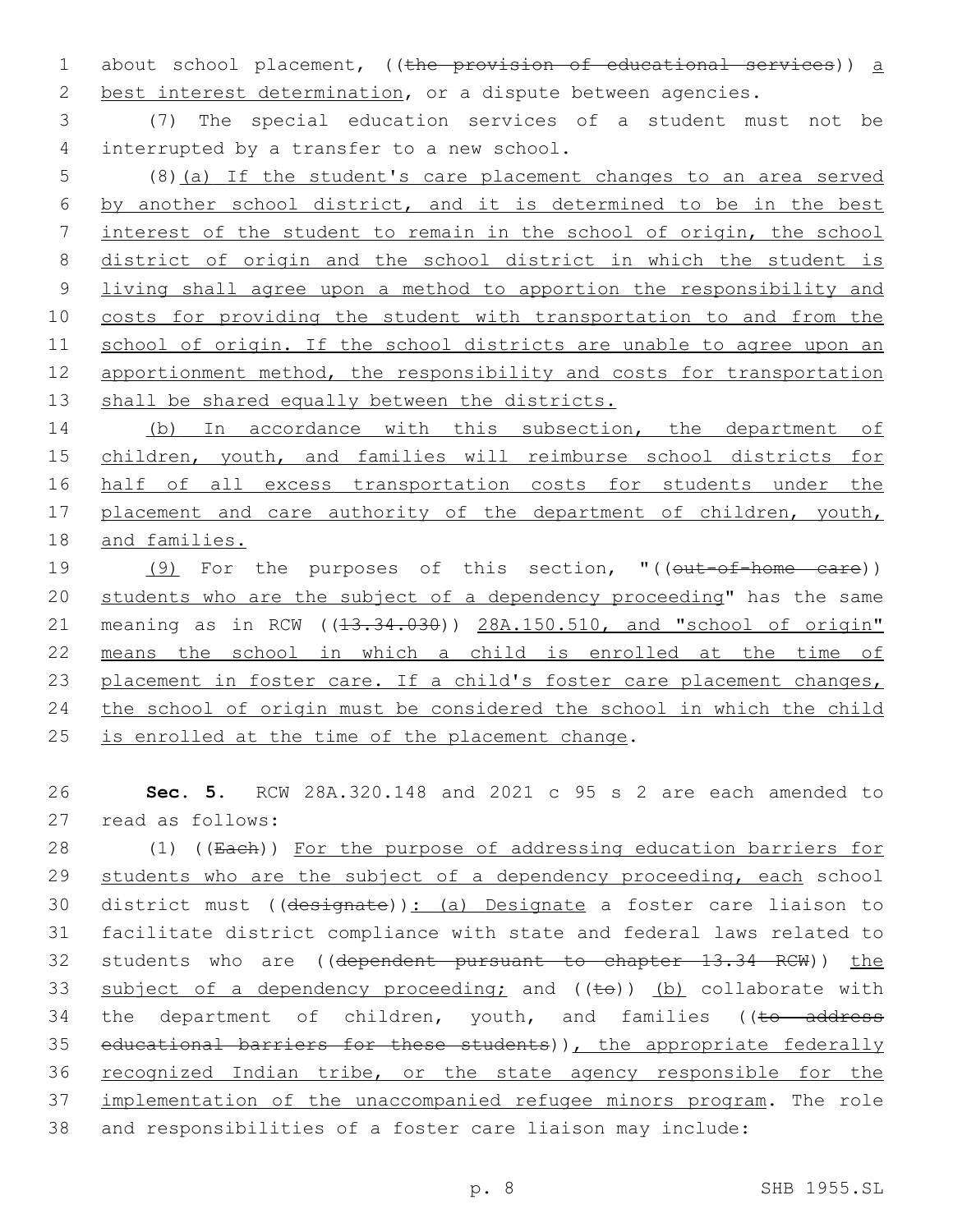(a) Coordinating ((with the department of children, youth, and families on)) the implementation of state and federal laws related to 3 students who are ((dependent pursuant to chapter 13.34 RCW)) the 4 subject of a dependency proceeding;

 (b) Coordinating with foster care education program staff at the office of the superintendent of public instruction;

 (c) Attending training and professional development opportunities 8 to improve school district implementation efforts;

 (d) Serving as the primary contact person for representatives of 10 the department of children, youth, and families;

 (e) Leading and documenting the development of a process for making best interest determinations in accordance with RCW 13 28A.225.350;

 (f) Facilitating immediate enrollment in accordance with RCW 15 28A.225.330;

 (g) Facilitating the transfer of records in accordance with RCW 17 28A.150.510 and 28A.225.330;

 (h) Facilitating data sharing with child welfare agencies consistent with state and federal privacy laws and rules;

(i) Developing and coordinating local transportation procedures;

 (j) Managing best interest determination and transportation cost disputes according to the best practices developed by the office of 23 the superintendent of public instruction;

24 (k) Ensuring that students who are ((dependent pursuant to 25 ehapter 13.34 RCW)) the subject of a dependency proceeding are enrolled in and regularly attending school, consistent with RCW 27 28A.225.023; and

 (l) Providing professional development and training to school staff on state and federal laws related to students who are ((dependent pursuant to chapter 13.34 RCW)) the subject of a 31 dependency proceeding and their educational needs, as needed.

 (2) Each K-12 public school in the state must establish a building point of contact in each elementary school, middle school, and high school. These points of contact must be appointed by the principal of the designated school, in consultation with the district foster care liaison, and are responsible for coordinating services and resources for students in foster care as outlined in subsection 38 (1) of this section.

 (3) The district foster care liaison is responsible for training 40 building points of contact.

p. 9 SHB 1955.SL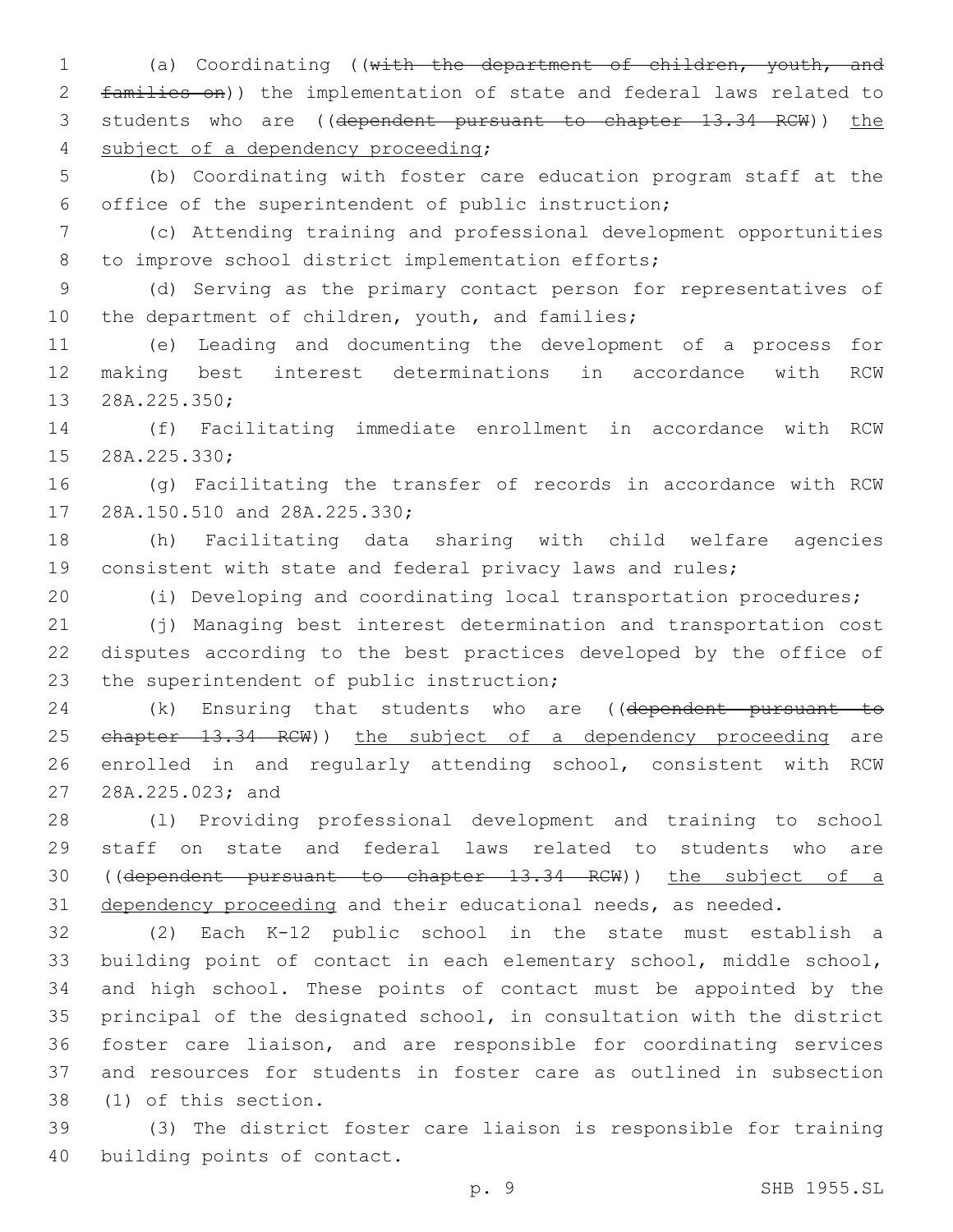(4) The office of the superintendent of public instruction shall make available best practices for choosing and training building 3 points of contact to each school district.

 (5) For the purposes of this section, "students who are the subject of a dependency proceeding" has the same meaning as in RCW 28A.150.510.

 **Sec. 6.** RCW 28A.320.192 and 2021 c 164 s 4 are each amended to 8 read as follows:

 (1) ((In order to eliminate barriers and facilitate)) School districts must incorporate the procedures in this section for the purpose of eliminating barriers and facilitating the on-time grade level progression and graduation of students who are homeless as 13 described in RCW 28A.300.542, ((dependent pursuant to chapter 13.34 14 RCW)) students who are the subject of a dependency proceeding, at- risk youth or children in need of services pursuant to chapter 13.32A 16 RCW, ((OP)) and students who are in or have been released from an 17 institutional education facility((<del>, school districts must incorporate</del> 18 the procedures in this section)).

 (2) School districts must waive specific courses required for graduation if similar coursework has been satisfactorily completed in another school district or must provide reasonable justification for denial. Should a waiver not be granted to a student who would qualify to graduate from the sending school district, the receiving school district must provide an alternative means of acquiring required 25 coursework so that graduation may occur on time.

 (3) School districts must consolidate partial credit, unresolved, or incomplete coursework and provide opportunities for credit accrual in a manner that eliminates academic and nonacademic barriers for the 29 student.

 (4) For students in or released from an institutional education facility, school districts must provide students with access to world language proficiency tests, American sign language proficiency tests, and general education development tests. Access to the tests may not be conditioned or otherwise dependent upon a student's request. School districts must award at least one high school credit to students upon meeting the standard established by the state board of education under subsection (9) of this section on a world language or American sign language proficiency test or a general education development test. Additional credits may be awarded by the district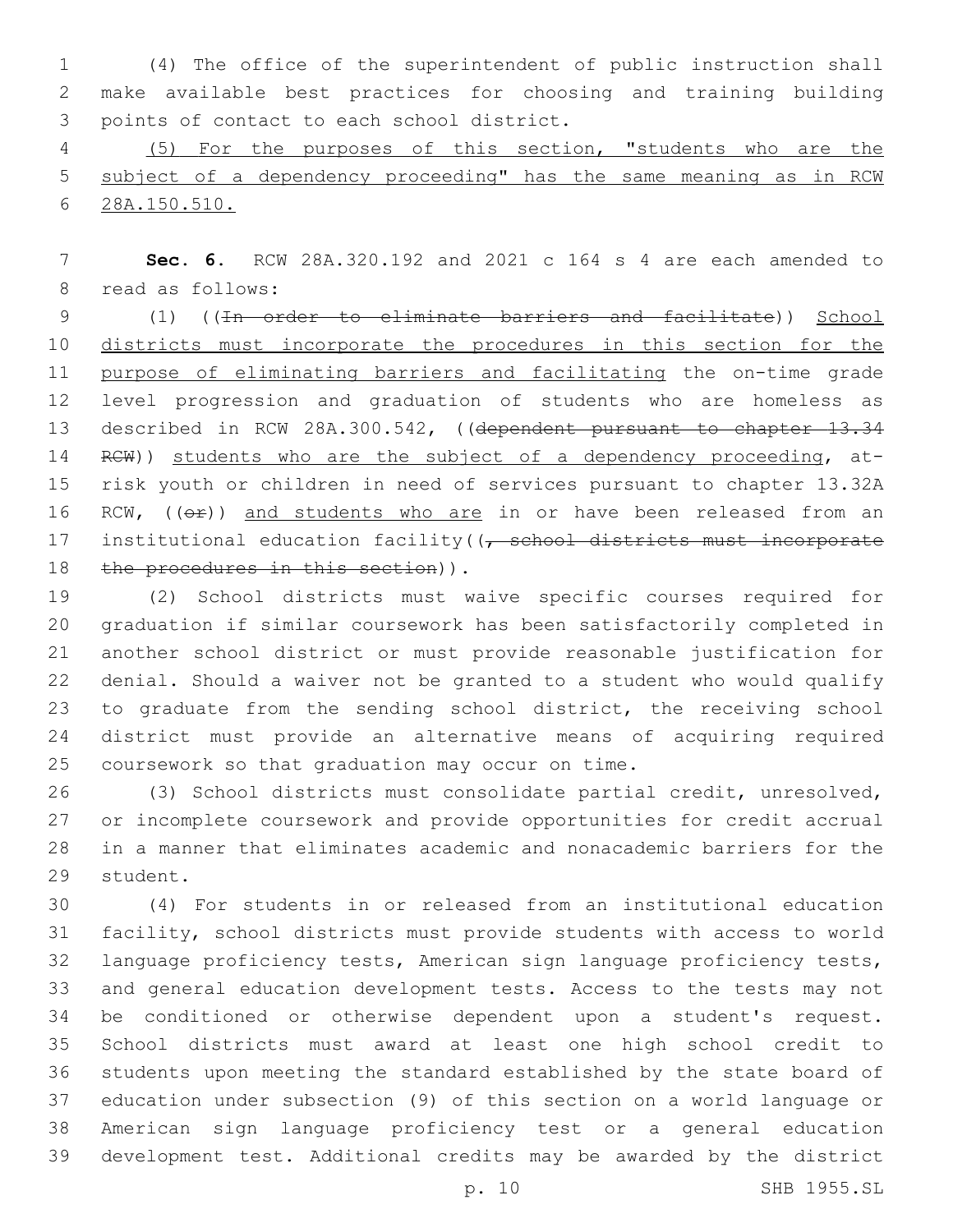if a student has completed a course or courses of study to prepare for the test. If the school district has a local policy for awarding mastery-based credit on state or local assessments, the school district must apply this policy for students in or released from an 5 institutional education facility.

 (5) For students who have been unable to complete an academic course and receive full credit due to withdrawal or transfer, school districts must grant partial credit for coursework completed before the date of withdrawal or transfer and the receiving school must accept those credits, apply them to the student's academic progress or graduation or both, and allow the student to earn credits regardless of the student's date of enrollment in the receiving 13 school.

 (6) Should a student who is transferring at the beginning or during the student's junior or senior year be ineligible to graduate from the receiving school district after all alternatives have been considered, the sending and receiving districts must ensure the receipt of a diploma from the sending district if the student meets the graduation requirements of the sending district.

 (7) The superintendent of public instruction shall adopt and distribute to all school districts lawful and reasonable rules prescribing the substantive and procedural obligations of school 23 districts to implement these provisions.

 (8) Should a student have enrolled in three or more school districts as a high school student and have met state requirements but be ineligible to graduate from the receiving school district 27 after all alternatives have been considered, the receiving school district must waive its local requirements and ensure the receipt of 29 a diploma.

 (9) The state board of education, in consultation with the office of the superintendent of public instruction, shall identify the scores students must achieve in order to meet the standard on world language or American sign language proficiency tests and general education development tests in accordance with subsection (4) of this 35 section.

 (10) For the purposes of this section, "institutional education facility" and "school district" have the same meaning as in RCW 28A.190.005.38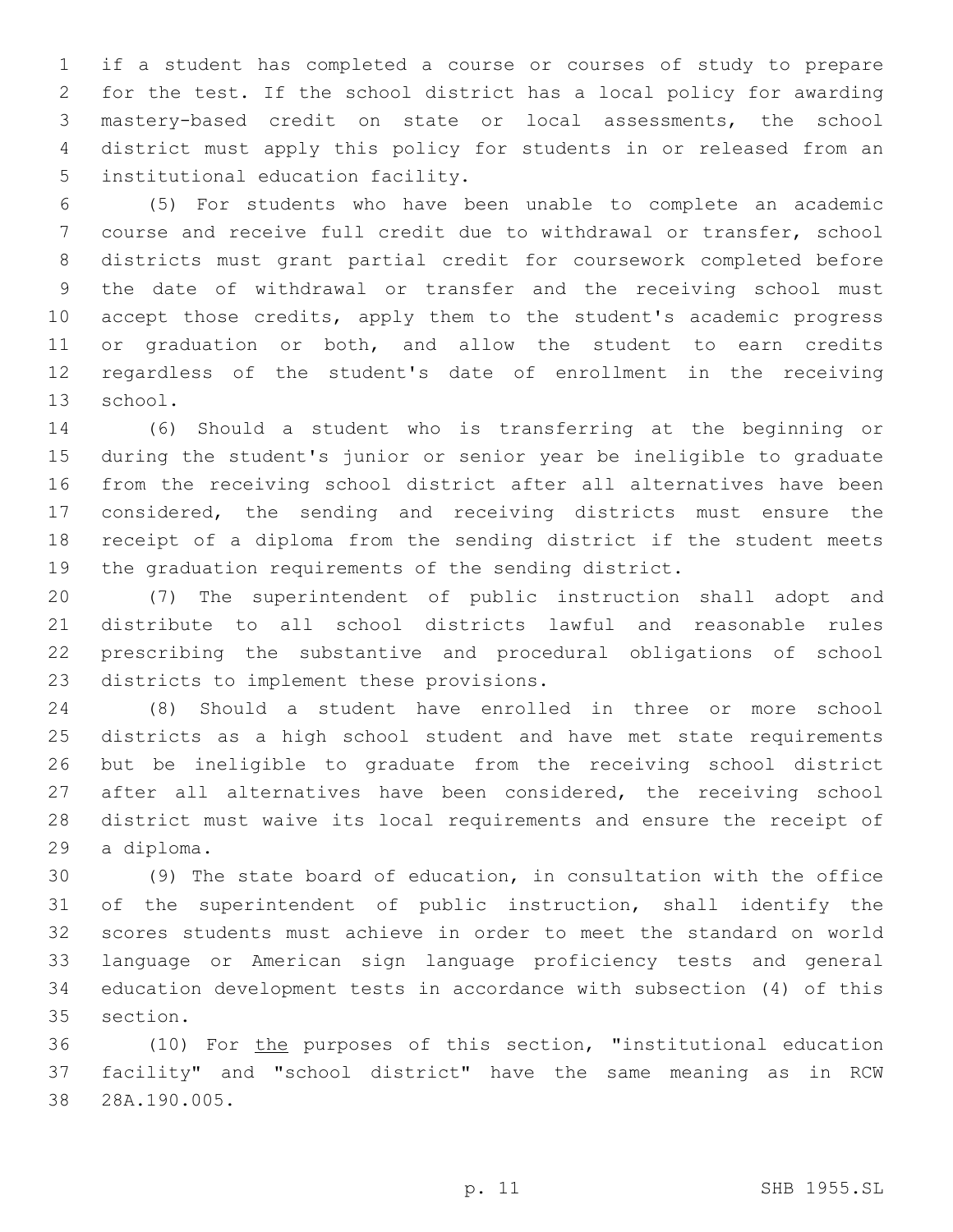(11) For the purposes of this section, "students who are the 2 subject of a dependency proceeding" has the same meaning as in RCW

28A.150.510.

 **Sec. 7.** RCW 28B.117.020 and 2019 c 406 s 43 are each amended to 5 read as follows:

 The definitions in this section apply throughout this chapter 7 unless the context clearly requires otherwise.

 (1) "Apprentice" means a person enrolled in a state-approved, federally registered, or reciprocally recognized apprenticeship 10 program.

 (2) "Apprenticeship" means an apprenticeship training program approved or recognized by the state apprenticeship council or similar 13 federal entity.

 (3) "Cost of attendance" means the cost associated with attending a particular institution of higher education as determined by the office, including but not limited to tuition, fees, room, board, books, personal expenses, and transportation, plus the cost of reasonable additional expenses incurred by an eligible student and approved by a financial aid administrator at the student's school of 20 attendance.

 (4) "Federal foster care system" means the foster care program under the federal unaccompanied refugee minors program, Title 8 23 U.S.C. Sec. 1522 of the immigration and nationality act of 1965, as 24 amended.

 (5) "Financial need" means the difference between a student's cost of attendance and the student's total family contribution as determined by the method prescribed by the United States department 28 of education.

 (6) "Homeless" or "homelessness" means without a fixed, regular, and adequate nighttime residence as set forth in the federal McKinney-Vento homeless assistance act, 42 U.S.C. Sec. 11301 et seq.

 (7) "Independent college or university" means a private, nonprofit institution of higher education, open to residents of the state, providing programs of education beyond the high school level leading to at least the baccalaureate degree, and accredited by the Northwest association of schools and colleges, and other institutions as may be developed that are approved by the student achievement council as meeting equivalent standards as those institutions 39 accredited under this section.

p. 12 SHB 1955.SL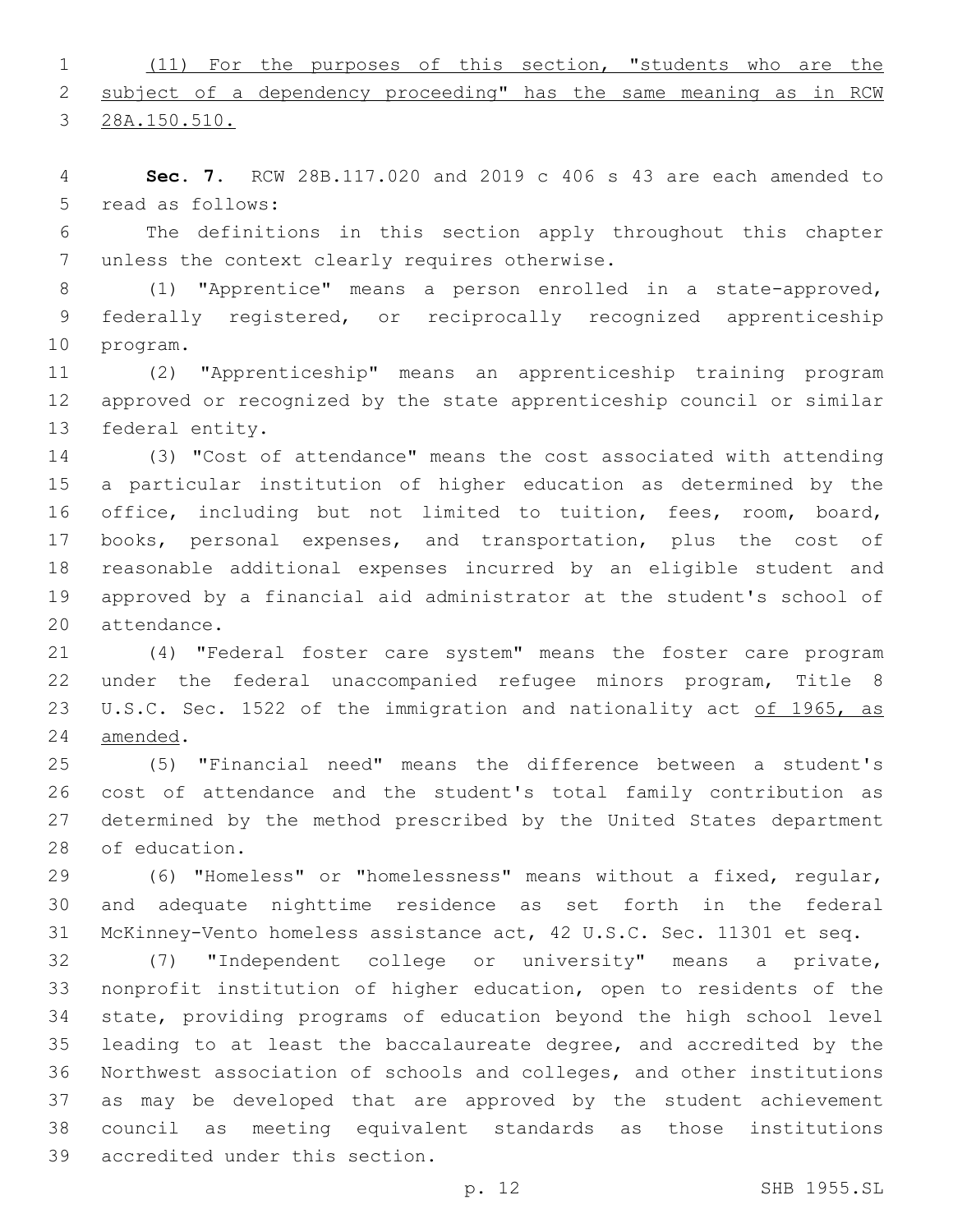(8) "Institution of higher education" means any institution eligible to and participating in the Washington college grant 3 program.

 (9) "Occupational-specific costs" means the costs associated with entering an apprenticeship or preapprenticeship, including but not limited to fees, tuition for classes, work clothes, rain gear, boots, 7 occupation-specific tools.

(10) "Office" means the office of student financial assistance.

 (11) "Preapprenticeship" means an apprenticeship preparation program recognized by the state apprenticeship council and as defined 11 in RCW 28C.18.162.

 (12) "Program" means the passport to careers program created in 13 this chapter.

 (13) "State foster care system" means out-of-home care pursuant to a dependency and includes the placement of dependents from other states who are placed in Washington pursuant to orders issued under the interstate compact on the placement of children, chapter 26.34 18 RCW.

 (14) "Tribal court" has the same meaning as defined in RCW 20 13.38.040.

 (15) "Tribal foster care system" means an out-of-home placement 22 under a dependency order from a tribal court.

 (16) "Unaccompanied" means a youth or young adult experiencing homelessness while not in the physical custody of a parent or 25 quardian.

 **Sec. 8.** RCW 74.13.550 and 2003 c 112 s 2 are each amended to 27 read as follows:

28 (1) It is the policy of the state of Washington that, whenever 29 practical and in the best interest of the child, children ((placed into foster care)) who are the subject of a dependency proceeding 31 shall remain enrolled in ((the schools they were attending at the 32 time they entered foster care)) their schools of origin.

 (2) For the purposes of this section, "children who are the subject of a dependency proceeding" means a child or youth who is located in Washington state and the subject of a shelter care or dependency order pursuant to chapter 13.34 RCW, and "school of 37 origin" means the school in which a child is enrolled at the time of placement in foster care. If a child's foster care placement changes,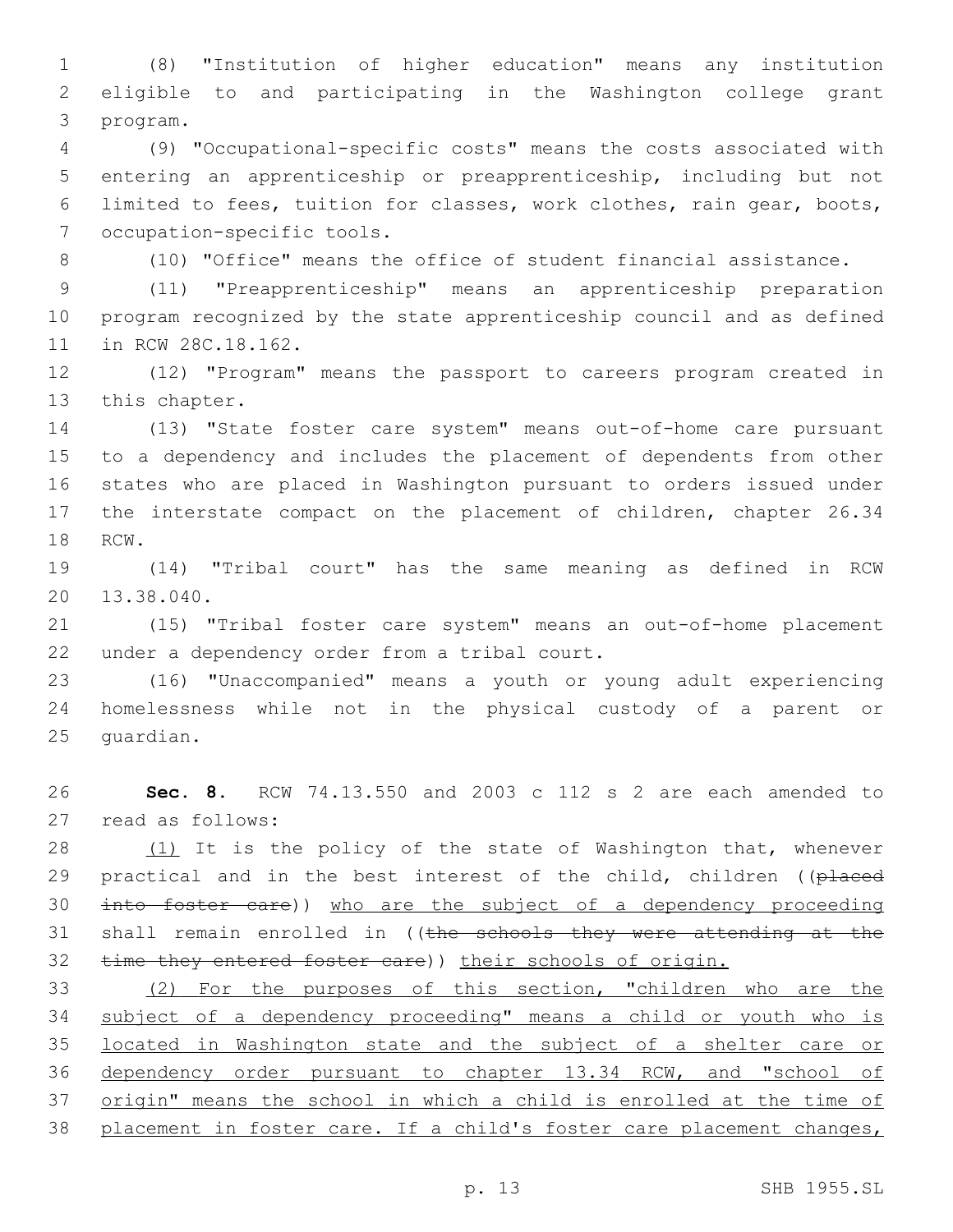1 the school of origin must be considered the school in which the child

2 is enrolled at the time of the placement change.

3 **Sec. 9.** RCW 74.13.560 and 2018 c 284 s 59 and 2018 c 139 s 4 are each reenacted and amended to read as follows:4

 (1) The administrative regions of the department shall, in collaboration with school districts within their region as required by RCW 28A.225.360, develop protocols specifying specific strategies for communication, coordination, and collaboration regarding the status and progress of children in out-of-home care placed in the 10 region, and children in the region who are the subject of a dependency proceeding. The purpose of the protocols is to maximize 12 the educational continuity and achievement for the children ((in out-13 of-home care)). The protocols must include methods to assure effective sharing of information, consistent with RCW 28A.225.330.

15 (2) The protocols required by this section must also include 16 protocols for making best interest determinations for students in 17 out-of-home care, and children who are the subject of a dependency 18 proceeding that comply with RCW 28A.225.350. The protocols for making 19 best interest determinations ((for students in out-of-home care)) 20 must be implemented before changing the school placement of a 21 student.

22 (3) For the purposes of this section, "children who are the 23 subject of a dependency proceeding" means a child or youth who is 24 located in Washington state and the subject of a shelter care or 25 dependency order pursuant to chapter 13.34 RCW, and "out-of-home 26 care" has the same meaning as in RCW 13.34.030.

27 **Sec. 10.** RCW 74.13.631 and 2018 c 139 s 5 are each amended to 28 read as follows:

29 (1) Consistent with the provisions for making best interest 30 determinations established in RCW 28A.225.350 and 74.13.560, the 31 department shall provide ((youth residing in out-of-home care)) 32 students who are the subject of a dependency proceeding with the 33 opportunity to remain enrolled in ((the school he or she was 34 attending prior to out-of-home placement)) their school of origin, 35 unless the safety of the  $((\text{youth}))$  student is jeopardized, or a 36 relative or other suitable person placement approved by the 37 department is secured for the ((youth)) student, or it is determined 38 not to be in the ((youth's)) student's best interest ((to remain

p. 14 SHB 1955.SL